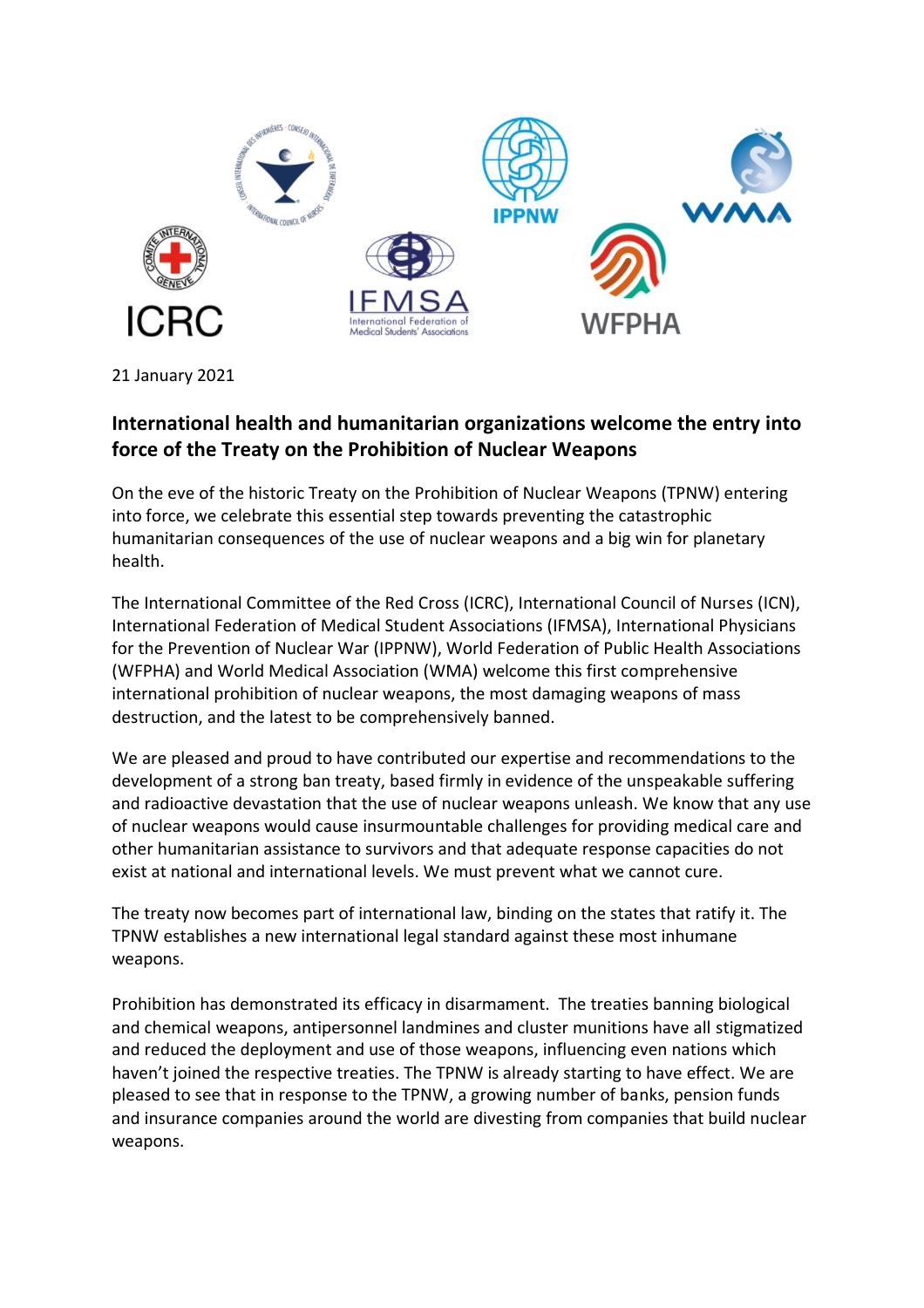The World Health Organization in 1983 identified nuclear weapons as "the greatest immediate threat to the health and welfare of mankind", and concluded that "health services in the world could not alleviate the situation in any significant way. Therefore, the only approach to the treatment of health effects of nuclear warfare is primary prevention, that is, the prevention of nuclear war. $1$ <sup>1</sup>

Experts now assess that the danger of nuclear war is as great as it was during the Cold War and continues to grow.<sup>2</sup> In recent years, hard-won treaties eliminating and controlling nuclear weapons have been abrogated. Nuclear-armed states are making long-term investments in new increasingly sophisticated and potentially more destructive nuclear weapons.

Increasing armed conflict in a climate-stressed world increases the danger of nuclear war, as does the vulnerability of nuclear command and control systems to cyberattack. Climate research tells us that even a limited nuclear war, involving less than 2% of the global nuclear arsenal, would loft millions of tons of smoke from burning cities high into the atmosphere and spread worldwide, abruptly cooling the earth to ice age temperatures, causing global nuclear famine putting billions of people in jeopardy.<sup>3</sup>

The TPNW provides a vital antidote and our best path forward.

Not only does the treaty provide a comprehensive and categorical prohibition of nuclear weapons, it also provides the first internationally agreed framework for a process by which all nations, with and without nuclear weapons, can fulfil their legal obligation to eliminate nuclear weapons.

Further, the TPNW commits State Parties to provide assistance for the victims of nuclear weapons use and testing, and to undertake feasible remediation of environments contaminated by nuclear weapons use and testing. States not yet ready to join the treaty should cooperate in this overdue humanitarian work.

The climate crisis and COVID-19 pandemic have brought into sharp relief the crucial need for timely international cooperation driven by evidence and expert warnings, to safeguard the health and security of people. Nuclear weapons are human-made, so the solution to the threat lies entirely within our hands.

Ending nuclear weapons before they end humankind and many other lifeforms is an urgent health and humanitarian imperative. The treaty is a crucial step towards the eradication of nuclear weapons and a planetary health good of the highest order. We urge all nations to seize the opportunity the treaty offers and sign, ratify and faithfully implement it.

<sup>1</sup> World Health Organisation. Effects of nuclear war on health and health services. Geneva, 1984.

<sup>2</sup> https://thebulletin.org/doomsday-clock/current-time/

 $3$  Toon OB, Bardeen CG, Robock A et al.: Rapid expansion of nuclear arsenals by Pakistan and India portends regional and global catastrophe. *Science Advances* 2019, 5, eaay5478.